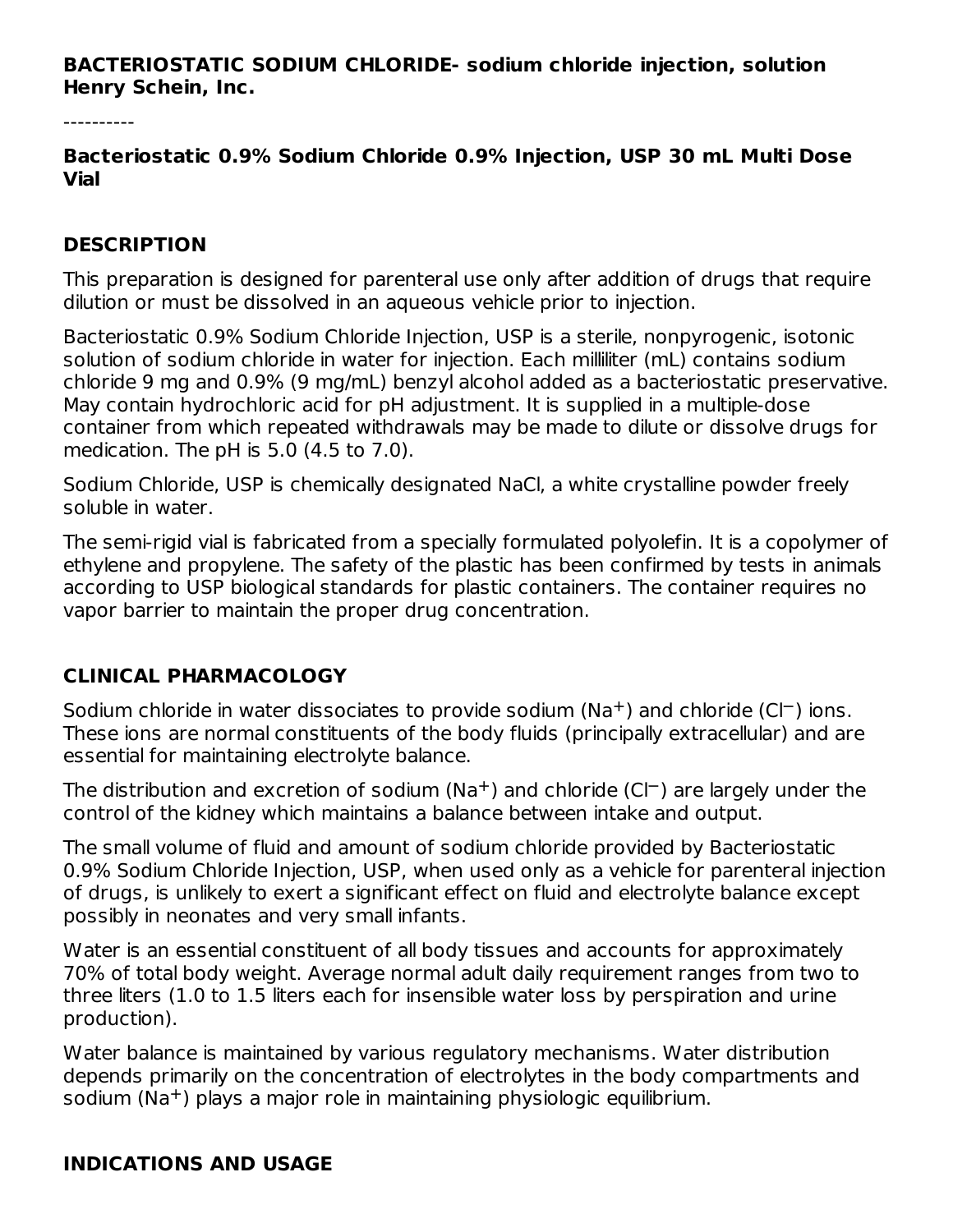This parenteral preparation is indicated only for diluting or dissolving drugs for intravenous, intramuscular or subcutaneous injection, according to instructions of the manufacturer of the drug to be administered.

## **CONTRAINDICATIONS**

Due to the potential toxicity of benzyl alcohol in neonates, solutions containing benzyl alcohol must not be used in this patient population.

Parenteral preparations with benzyl alcohol should not be used for fluid or sodium chloride replacement.

Parenteral preparations containing benzyl alcohol should not be used in epidural or spinal anesthetic procedures.

## **WARNINGS**

Benzyl alcohol, a preservative in Bacteriostatic Sodium Chloride Injection, USP has been associated with toxicity in neonates. Data are unavailable on the toxicity of other preservatives in this age group. Preservative-free Sodium Chloride Injection should be used for flushing intravascular catheters. Where a sodium chloride solution is required for preparing or diluting medications for use in neonates, only preservative-free Sodium Chloride Injection should be used.

## **PRECAUTIONS**

Consult the manufacturer's instructions for choice of vehicle, appropriate dilution or volume for dissolving the drugs to be injected, including the route and rate of injection.

Inspect reconstituted (diluted or dissolved) drugs for clarity (if soluble) and freedom from unexpected precipitation or discoloration prior to administration.

Pregnancy: Animal reproduction studies have not been conducted with Bacteriostatic 0.9% Sodium Chloride Injection, USP. It is also not known whether Bacteriostatic 0.9% Sodium Chloride Injection containing additives can cause fetal harm when administered to a pregnant woman or can affect reproduction capacity. Bacteriostatic 0.9% Sodium Chloride Injection containing additives should be given to a pregnant woman only if clearly needed.

### **Pediatric Use**

The safety and effectiveness in the pediatric population are based on the similarity of the clinical conditions of the pediatric and adult populations. However, due to potential toxicity of benzyl alcohol in neonates, solutions containing benzyl alcohol are contraindicated in this patient population.

### **Drug Interactions**

Some drugs for injection may be incompatible in a given vehicle, or when combined in the same vehicle or in a vehicle containing benzyl alcohol. Consult with pharmacist, if available.

Use aseptic technique for single or multiple entry and withdrawal from all containers.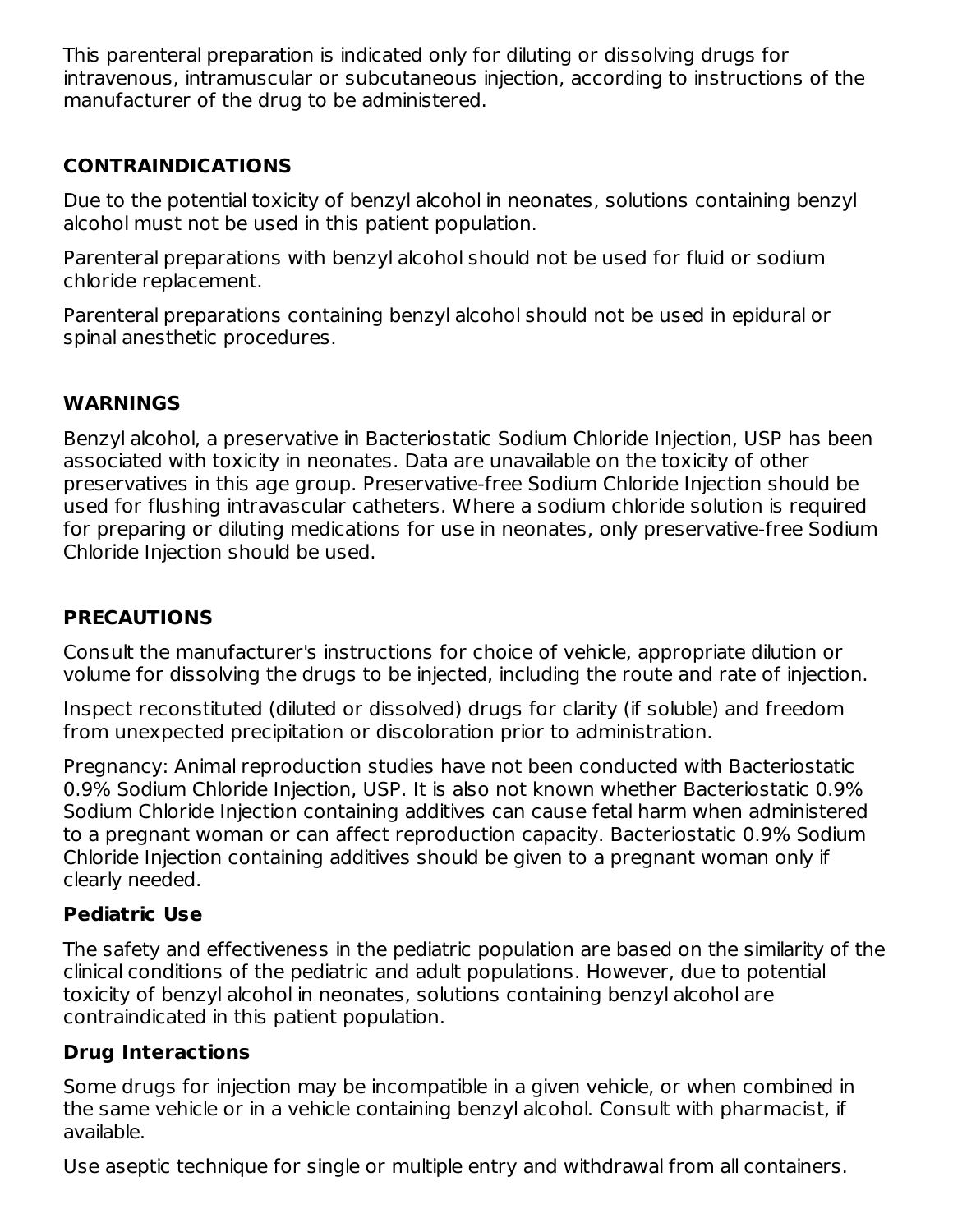When diluting or dissolving drugs, mix thoroughly and use promptly.

Do not store reconstituted solutions of drugs for injection unless otherwise directed by the manufacturer of the solute.

Do not use unless the solution is clear and seal intact.

# **ADVERSE REACTIONS**

Reactions which may occur because of this solution, added drugs or the technique of reconstitution or administration include febrile response, local tenderness, abscess, tissue necrosis or infection at the site of injection, venous thrombosis or phlebitis extending from the site of injection and extravasation.

If an adverse reaction does occur, discontinue the infusion, evaluate the patient, institute appropriate countermeasures, and if possible, retrieve and save the remainder of the unused vehicle for examination.

Although adverse reactions to intravenous, intramuscular or subcutaneous injection of 0.9% benzyl alcohol are not known to occur in man, experimental studies of small volume parenteral preparations containing 0.9% benzyl alcohol in several species of animals have indicated that an estimated intravenous dose up to 30 mL may be safely given to an adult without toxic effects. Administration of an estimated 9 mL to a 6 kg neonate or infant is potentially capable of producing blood pressure changes.

# **OVERDOSAGE**

Use only as a diluent or solvent. This parenteral preparation is unlikely to pose a threat of sodium chloride or fluid overload except possibly in neonates and very small infants. In the event these should occur, re-evaluate the patient and institute appropriate corrective measures. See PRECAUTIONS and ADVERSE REACTIONS.

# **DOSAGE AND ADMINISTRATION**

The volume of the preparation to be used for diluting or dissolving any drug for injection, is dependent on the vehicle concentration, dose and route of administration as recommended by the manufacturer.

Parenteral drug products should be inspected visually for particulate matter and discoloration prior to administration, whenever solution and container permit. See PRECAUTIONS.

## **HOW SUPPLIED**

Bacteriostatic 0.9% Sodium Chloride Injection, USP is supplied as: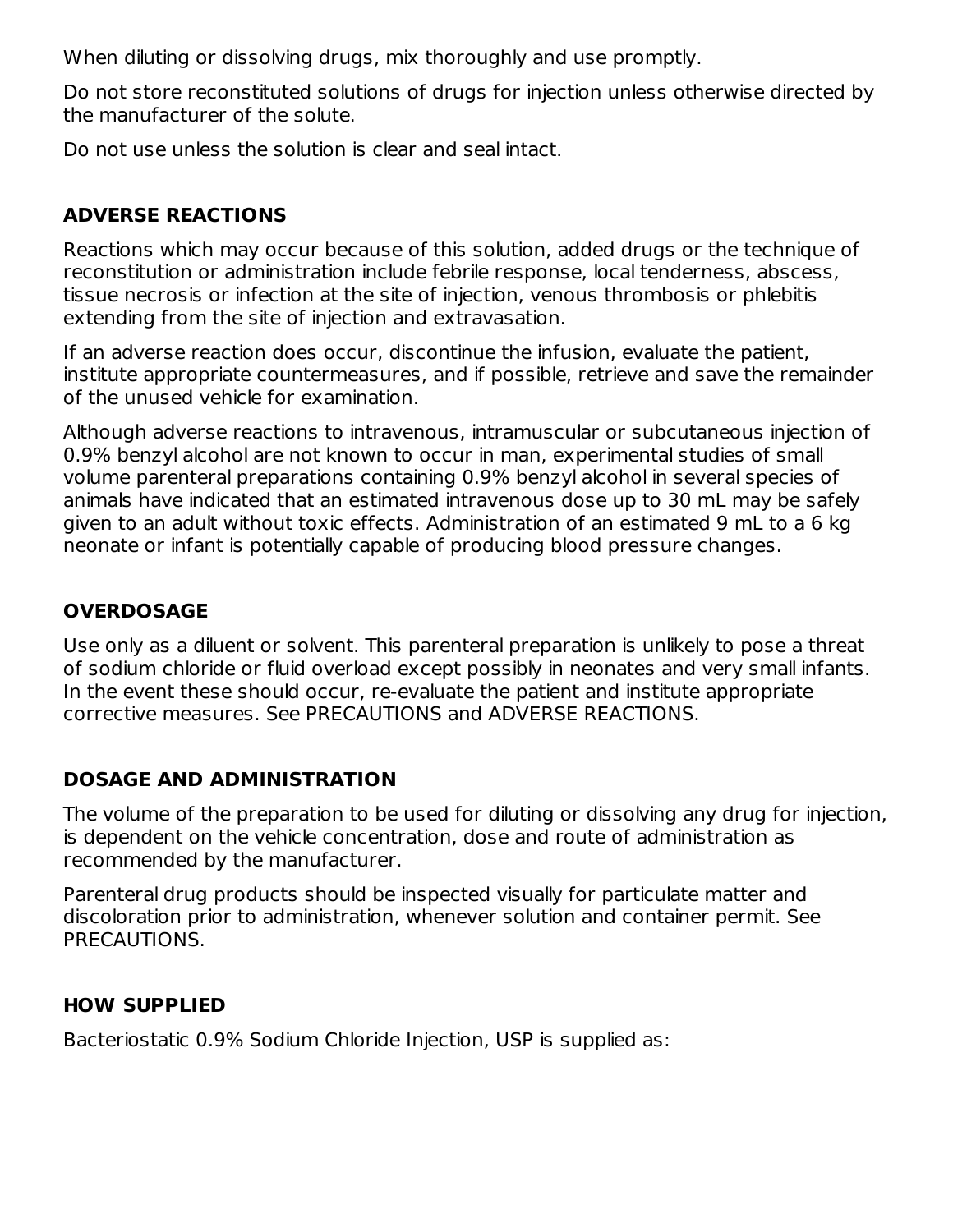| <b>Unit of Sale</b>                                                                      | <b>Concentration</b> |
|------------------------------------------------------------------------------------------|----------------------|
| NDC 0409-1966-05<br>Tray of 25 Multiple-dose Plastic Fliptop Vials                       | $0.9\%$ (20 mL)      |
| NDC 0409-1966-07<br>Tray of 25 Multiple-dose Plastic Fliptop Vials                       | $0.9\%$ (30 mL)      |
| NDC 0409-1966-12<br>Tray of 25 Multiple-dose LifeShield® Plastic<br><b>Fliptop Vials</b> | $0.9\%$ (10 mL)      |

Store at 20 to 25°C (68 to 77°F). [See USP Controlled Room Temperature.]

LifeShield<sup>®</sup> is the trademark of ICU Medical, Inc. and is used under license.

Distributed by Hospira, Inc., Lake Forest IL 60045 USA LAB-1096-3.0 Revised: 02/2019

#### **Product repackaged by: Henry Schein, Inc., Bastian, VA 24314**

| From Original<br>Manufacturer/Distributor's<br>NDC and Unit of Sale                                     | To Henry Schein Repackaged<br>Product NDC and Unit of Sale                                                        | <b>Total Strength/Total</b><br>Volume<br>(Concentration) per<br>unit |
|---------------------------------------------------------------------------------------------------------|-------------------------------------------------------------------------------------------------------------------|----------------------------------------------------------------------|
| NDC 0409-1966-12<br>Tray of 25 Multiple-Dose<br>Lifeshield <sup>®</sup> Plastic Fliptop<br><b>Vials</b> | NDC 0404-9953-10<br>1 Multiple-Dose Lifeshield® Plastic<br>Fliptop Vial in a bag (Vial bears NDC<br>0409-1966-06) | $0.9\%$ (10 mL)                                                      |
| NDC 0409-1966-07<br>Tray of 25 Multiple-Dose                                                            | NDC 0404-9953-30<br>1 Multiple-Dose Plastic Fliptop Vial in a 0.9% (30 mL)                                        |                                                                      |
| Plastic Fliptop Vials                                                                                   | bag (Vial bears NDC 0409-1966-02)                                                                                 |                                                                      |

**Sample Package Label**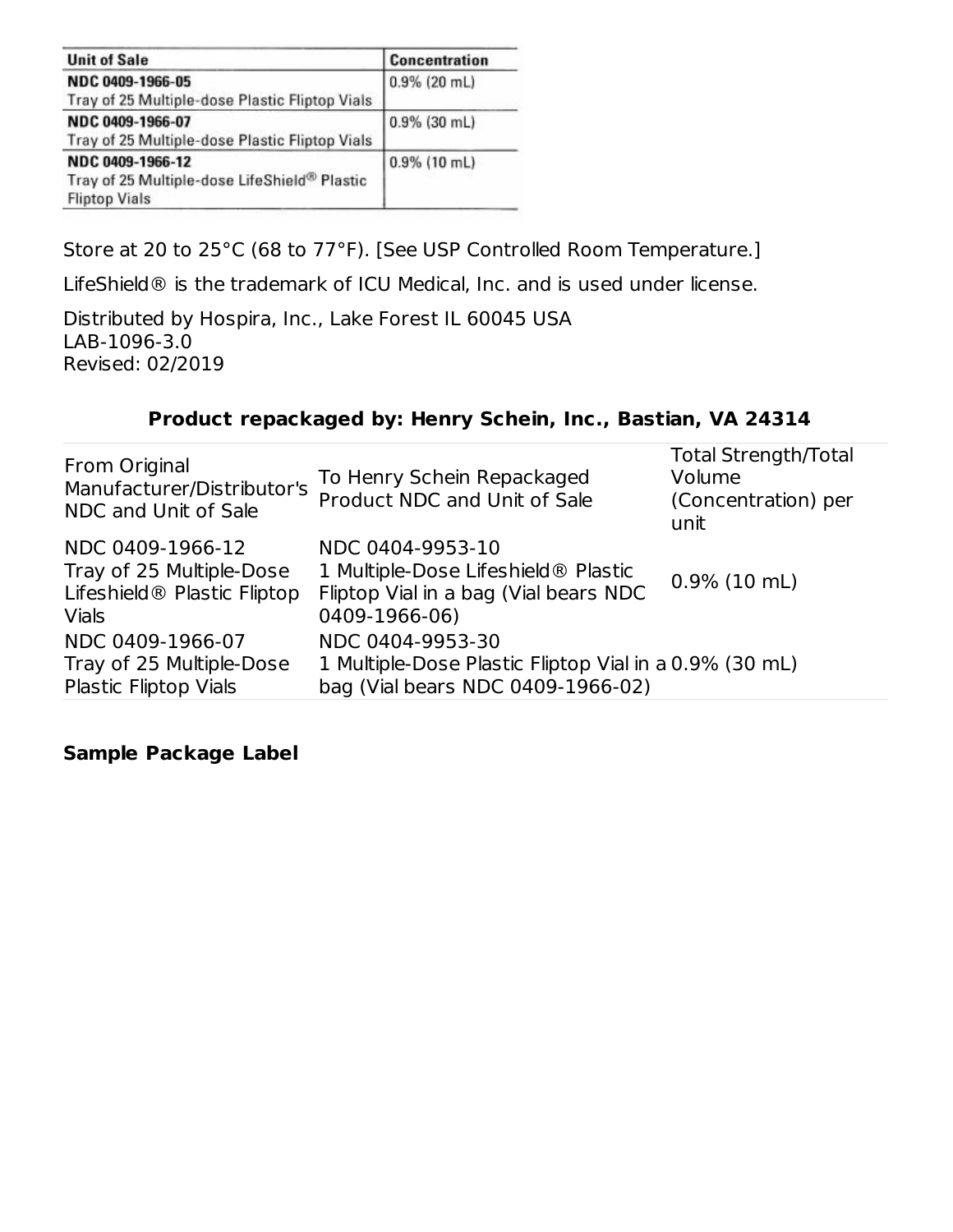|                                                                                                                                                                                    | <b>BACTERIOSTATIC SODIUM CHLORIDE</b>                                                               |                                                |                                                    |
|------------------------------------------------------------------------------------------------------------------------------------------------------------------------------------|-----------------------------------------------------------------------------------------------------|------------------------------------------------|----------------------------------------------------|
| 0.9%<br>$10 \text{ m}$                                                                                                                                                             | INJECTION, USP<br><b>Multiple Dose</b>                                                              |                                                |                                                    |
| WARNING: NOT FOR USE IN NEONATES. USE ONLY IF<br>AND LIFESHIELD BLUNT CANNULA OR CONVENTIONAL<br>NEEDLE TO ACCESS VIAL. USE ASEPTIC TECHNIQUE.<br>Keep ont of<br>children's reach. | FOR DRUG DILUENT USE ONLY. NOT FOR INHALATION.<br>CLEAR. STERILE, NONPYROGENIC. USE STERILE SYRINGE |                                                | <b>NTNO</b>                                        |
| Store at controlled room<br>temperature 68F to 77F.                                                                                                                                |                                                                                                     |                                                | $\stackrel{\times}{\approx}$<br>12                 |
|                                                                                                                                                                                    |                                                                                                     | <b>MANUFACTURER INFORMATION</b><br>Mfr:Hospira | ORIG MFG LOT: $XX - YOX - XY$<br>VDC:0409-1966-    |
| NOC: I HALL IN THE THEFT                                                                                                                                                           | 0404-9953-10                                                                                        |                                                |                                                    |
| ITEM#:2480807<br>LOT# XXXXXXXXX<br>$EXP: mm - dd - vy$                                                                                                                             | SEE MANUFACTURER'S INSERT<br>FOR COMPLETE PRODUCT AND<br>PRESCRIBING INFORMATION                    |                                                |                                                    |
|                                                                                                                                                                                    | Packaged By<br>Henry Schein, Inc.<br>80 Summit View Lane<br><b>Bastian, VA 24314</b>                | LOT:(10))OOOOOO<br>EXP:(17)XXXXXX              | GTIN:(01)XXXXXXXXXXXXXXX<br>SER:(21)XXXXXXXXXXXXXX |
|                                                                                                                                                                                    |                                                                                                     |                                                |                                                    |
|                                                                                                                                                                                    |                                                                                                     |                                                |                                                    |

 $\sim$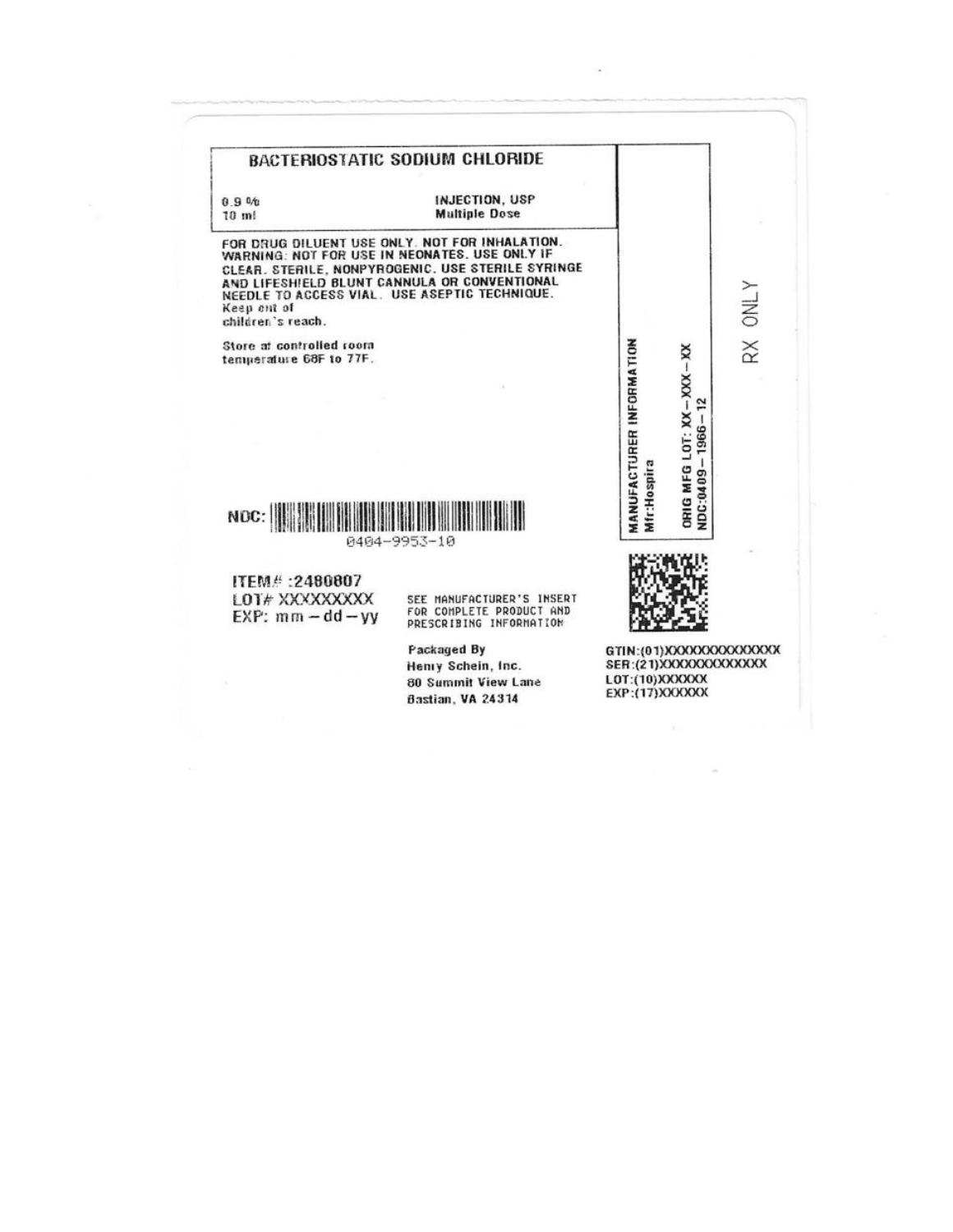| <b>Active Ingredient/Active Moiety</b>                                          | <b>Ingredient Name</b>                                                           |                              |                                         | <b>Basis of Strength</b>                            | <b>Strength</b>     |
|---------------------------------------------------------------------------------|----------------------------------------------------------------------------------|------------------------------|-----------------------------------------|-----------------------------------------------------|---------------------|
|                                                                                 |                                                                                  |                              |                                         |                                                     |                     |
| <b>Route of Administration</b>                                                  | INTRAVENOUS, INTRAMUSCULAR,<br><b>SUBCUTANEOUS</b>                               |                              |                                         |                                                     |                     |
| <b>Product Type</b>                                                             | HUMAN PRESCRIPTION DRUG                                                          | <b>Item Code</b><br>(Source) |                                         | NDC:0404-                                           | 9953(NDC:0409-1966) |
| <b>Product Information</b>                                                      |                                                                                  |                              |                                         |                                                     |                     |
|                                                                                 |                                                                                  |                              |                                         |                                                     |                     |
| <b>BACTERIOSTATIC SODIUM CHLORIDE</b><br>sodium chloride injection, solution    |                                                                                  |                              |                                         |                                                     |                     |
|                                                                                 | Bastian, VA 24314                                                                |                              |                                         |                                                     |                     |
|                                                                                 | Packaged Sy<br>Henry Schein, Inc.<br>80 Summit View Lane                         |                              | LOT: (10) XXXXXX<br>EXP:(17) XXXXXX     | GTIN: (01) KXXXXXXXXXXXX<br>SER:(21)XXXXXXXXXXXXXXX |                     |
| ITEM# :2580426<br>LOT# XXXXXXXXXX<br>$EXP:$ mm $-$ dd $-$ yy                    | SEE MANUFACTURER'S INSERT<br>FOR COMPLETE PRODUCT AND<br>PRESCRIBING INFORMATION |                              |                                         |                                                     |                     |
| Store at controlled room<br>temperature GBF to 77F.<br><b>NDC.</b>              | <b>ADAM ANG PANA</b><br>0404-9953-30                                             |                              | MANUFACTURER INFORMATION<br>Mtr:Hospira | ORIG MFG LOT: XX-XXX-X<br>67<br>1966-<br>NDC:0409   | RX ONLY             |
| USE ONLY IF CLEAR.<br>Keep out of<br>children's reach.                          | FOR ORUG DILUENT USE ONLY. STERILE, NONPYROGENIC.                                |                              |                                         |                                                     |                     |
| NOT FOR INHALATION, USE ASEPTIC TECHNIQUE.<br>WARNING: NOT FOR USE IN NEONATES. |                                                                                  |                              |                                         |                                                     |                     |
| 0.9%<br>$30$ ml                                                                 | INJECTION, USP<br><b>Multiple Dose</b>                                           |                              |                                         |                                                     |                     |
| <b>BACTERIOSTATIC</b><br>0.9% SODIUM CHLORIDE                                   |                                                                                  |                              |                                         |                                                     |                     |